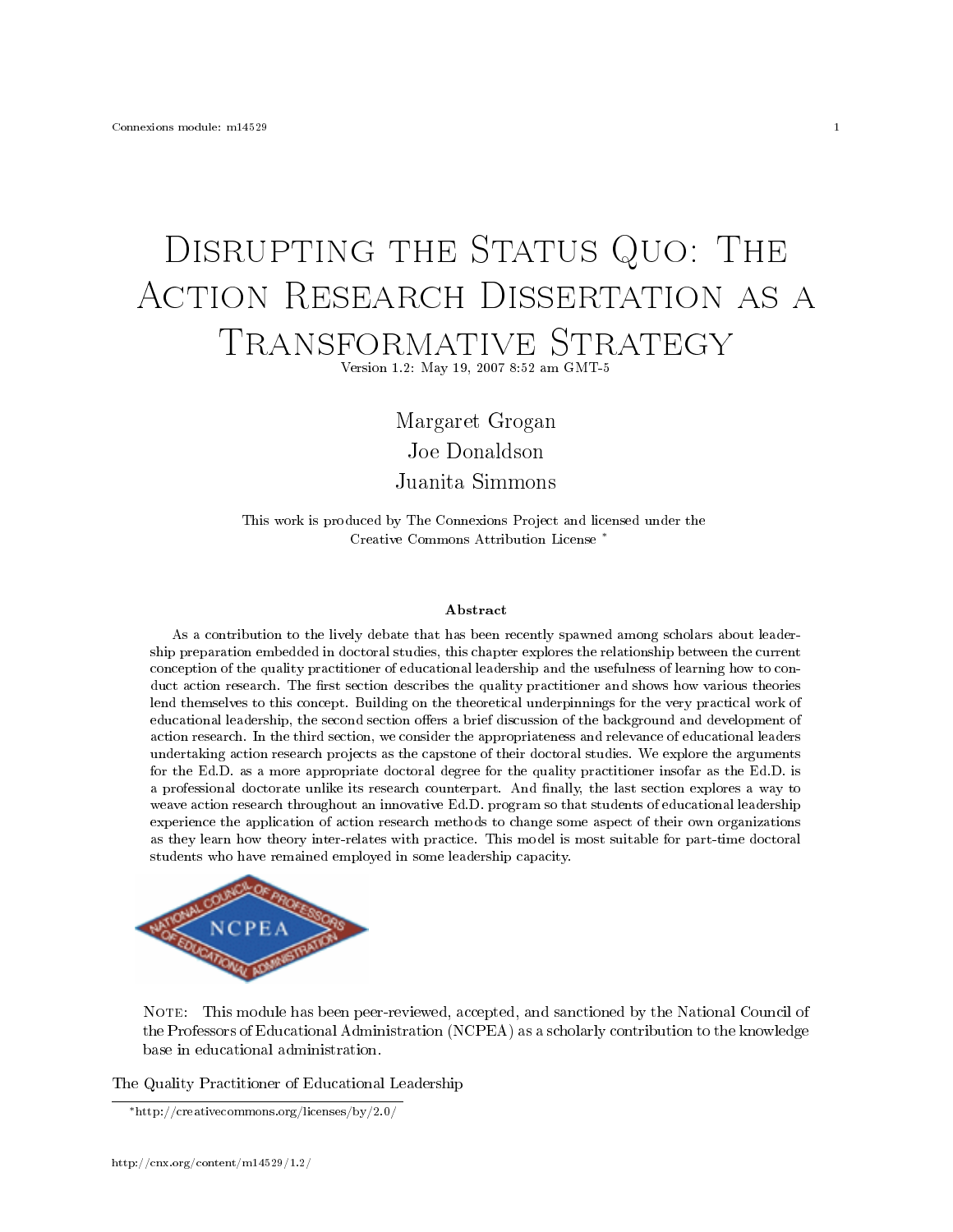During the last decade there has been an ideological shift in defining and characterizing the notion of a quality practitioner of educational leadership. As a result of many critical conversations, some of which may or may not have involved educational practitioners themselves, there appears to be some agreement on the characteristics which are believed to best describe expertise in the practice of educational leadership at the beginning of the 21st century. E]ducational leadership [has] be[gun] to embrace more organizational content: ... not just running organizations but molding them for success" (Levin, 2006, p. 38). Contrary to past descriptions that emphasized staff supervision, management and discipline, current descriptions of leadership include the leader's capacity to influence and promote equity, equality and excellence in educational organizations. Most important is the leader's willingness to interrupt the status quo for the purpose of maximizing learning opportunities for all those involved the organization.

Educational leaders need to be able to reflect upon how the policies and practices embedded in the organization support or detract from every student's educational experience (Starratt, 1994). For instance, the argument is made that if leadership practitioners know how to listen to their constituents and gather relevant organizational data, they will be able to collaborate with their educational partners in the organization and community to influence change that results in better educational outcomes for all students (Furman, 2002). More than ever before, educational leadership is being associated with student academic achievement. Firestone and Riehl, (2005) have recently published an edited book that resulted from an American Educational Research Association (AERA) and University Council of Educational Administration (UCEA) taskforce charged with developing a research agenda on educational leadership. The main research questions addressed in this volume are: How can educational leaders increase student learning, and how can they foster equity in educational outcomes?" (p. 1). However, Brown (2006a) argues that our current leadership preparation programs pay little, if any attention to the necessity of preparing educational leaders to engage in social justice or equity work.

Quality educational leadership practitioners, in collaboration with parents, teachers, students and other stakeholders, are challenged to seek the necessary skills to accomplish the tasks and responsibilities required of them. Leadership is a much more complex undertaking today than it was in the past. Leaders now need expertise in policy formation and implementation, deep knowledge of pedagogy and curriculum issues, expertise in fostering collaboration and teamwork and a sophisticated understanding of data collection and analysis. Each [expectation] is complex and requires conceptual understanding as well as the ability to put knowledge into action in educational settings  $\rightarrow$ practical intelligence,' in the words of psychologist Robert Sternberg (1977)" (Levin, 2006, p. 38).

Much has been written that suggests leaders who become reflective practitioners advance in their practices and in building local and community capacity. Kowalski (2005) suggests that "in true professions," practitioners are expected to possess a "theoretical base for practice, technical skills required to apply theory, and the ability to engage in reflective practice"  $(p, 2)$ . He goes on to define reflective practice as "the process" by which the practitioner benefits from experience by integrating knowledge, skills, and experience"  $(p, 2)$ . One can deduce that leaders who use critical reflection to take action in pursuit of knowledge and social change demonstrate the essence of what Paulo Freire (1970) defined as praxis. "Practice is a reaction to the conditions existing in the outside world; it is experiential. . . . Praxis, on the other hand, is the combination of the external environment and the internal consciousness of the principal" (Wenglinsky, 2004, p. 33).

Thus, when an educational leadership practitioner acquires the skill of critical reflection, she has reached a major milestone in arriving at that cyclical, multifaceted, multilateral sphere of leadership. This description acknowledges the inherent understanding that true critical reflections involve aligning reflections to theory, forming critical inquiries about policy and practice, and taking informed action. Kowalski (2005) warns that this is not a simple task because "reflection does not occur naturally"  $(p. 3)$ . Since effective (sustainable) reflective practice is influenced by adult experiences, adult learning theories, transformative theory, and emancipatory theory help us understand the process.

Mezirow (1991) argues that adult learning emphasizes "contextual understanding, critical reflection on assumptions, and validating meaning by assessing reasons"  $(p. 3)$ . Embedded beneath the contexts of biographical, historical and cultural experiences are the justifications for what we know, think, believe, and feel, and our methods of making meaning of and about the environment that surrounds us. Since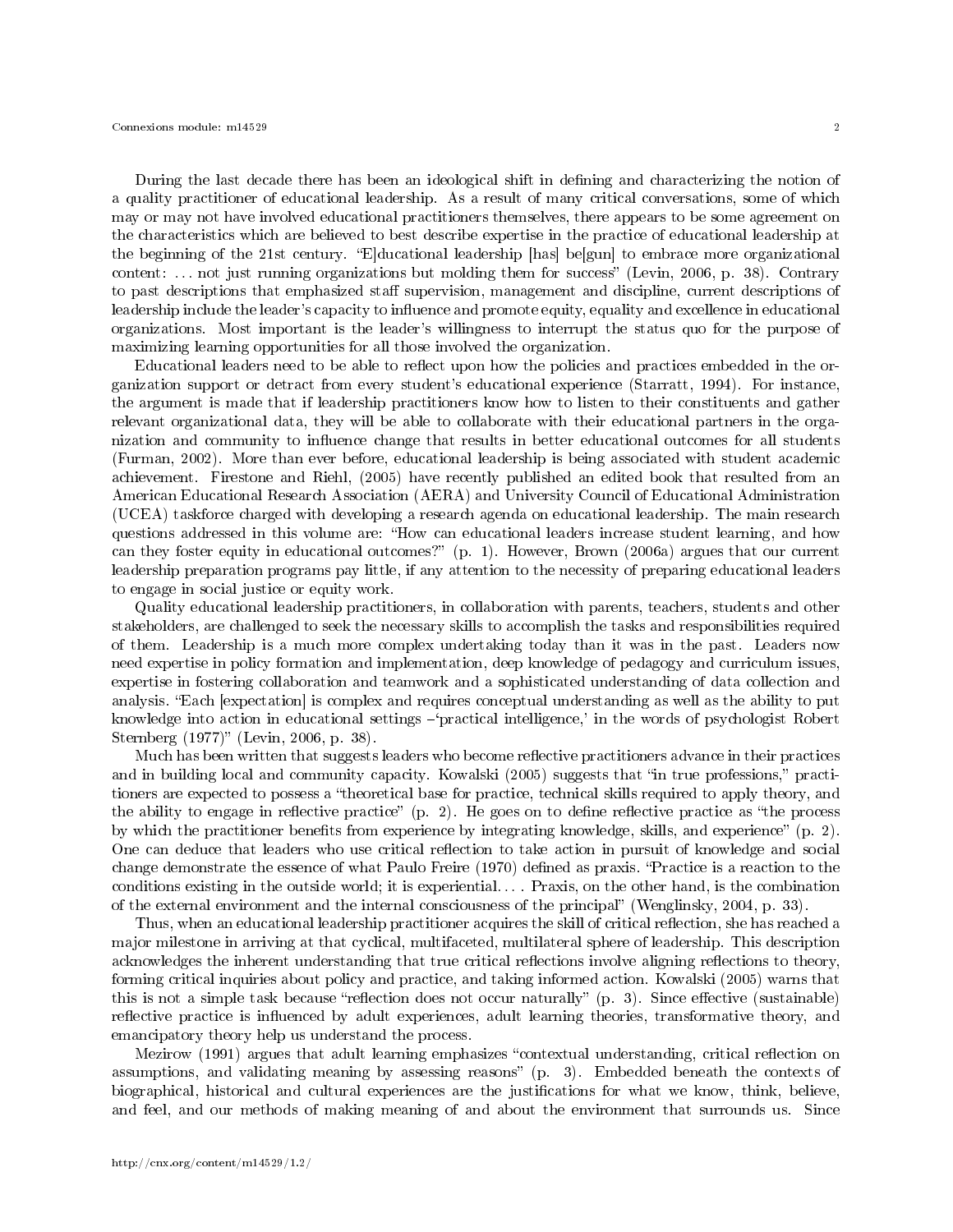learning is predicated upon one's prior interpretations which form taken-for-granted assumptions and frames of references, changing and/or uncertain social interactions and/or experiences which present new meanings prompt adults to seek justiable truths. In the absence of justiable truths, adults seek agreement of reliable information sources before forming decisions about these new or challenging insights. Within this thinking process, or process of making meaning, adult learning takes place.

According to transformation theory, adults can change their points of view. Specifically, Mezirow (1991) explains that transformation theory is the process of "becoming critically aware of one's own tacit assumptions and expectations and those of others and assessing their relevance for making an interpretation"  $(p, 4)$ . One of the goals of transformation theory is to aim the learning toward reflective processes that enable selfevaluation of one's values, beliefs and experiences. This process is crucial for change. "Becoming critically reflective of one's own assumptions is the key to transforming one's taken-for-granted frame of reference, an indispensable dimension of learning for adapting to change" (Mezirow, 1997, p. 9).

Ironically, traditional educational preparation programs and the hierarchical structure of public schools tend to perpetuate compliance and maintenance of the status quo (Brown, 2006b). Thus, transformation theory and its product, transformative learning, aids leaders in understanding and developing the necessary skills and processes which encourage them to challenge the status quo. In essence, transformative learning helps leaders to deconstruct conformity to the many social and cultural canons which have permeated U.S. public schools to the detriment of many of our students. Quality educational practitioners understand that to maintain the status quo (of the existing social and cultural canons) is to "impede development of a sense of responsible agency" (Mezirow 1991, p. 8).

Important in the study of adult learning theory, particularly in reference to praxis, is the concept of emancipatory thinking brought on by transformation. Tennant (1998) describes evidence of transformative learning as a reaction that "incites a refusal to be positioned when the interests served are those of domination and oppression; and encourages alternative readings of the text of experience" (quoted in Mezirow 1991, p. 24).

To this point, much of our discussion has been about how adult learning theory promotes reflective thinking, stimulates potential for transformation, and emancipates one's thinking to the level of action. To prepare quality educational leadership practitioners who demonstrate those capacities, we suggest action research—a systematic inquiry conducted by teachers, administrators, counselors, or others with a vested interest in the teaching and learning process or organizational environment for the purpose of gathering information about how their particular schools and/or districts operate (Mills, 2003). Moreover, because of the many active stakeholders involved in the daily operations of educating children, it is thought that participatory action research provides an opportunity for collaborative, democratic partnership in this process. Thus, action research can be emancipating because it empowers the participants to decide on the research agenda, enact the research, evaluate the process, and to become beneficiaries of the outcome (Coghlan & Brannick, 2005). This idea differs from conventional research because action research focuses upon "research in action, rather than research about action"  $(p, 4)$ . Since the focus of the research is on the particular characteristics of the populations with whom a practice is employed or with whom some action must be taken, the results increase utility and effectiveness for the practitioner (Parsons  $\&$  Brown, 2002). In essence, action research typifies a grassroots effort to find answers to important questions or to foster change. Most important, action research can support the call for transformative educational leadership practitioners to become frontline civil rights workers in a long-term struggle to increase equity" (Moses & Cobb, 2002, in Brown, 2006b p. 701).

Background and Development of Action Research

Reason and Bradbury (2001) define action research as "[A] participatory democratic process concerned with developing practical knowledge in the pursuit of worthwhile human purposes, grounded in a participatory worldview ..." (p. 1). They go on to make the case that it is a systematic development of knowing and knowledge that differs from traditional academic research in its foundational underpinnings, but is no less rigorous or scientific in its approach. Put another way "[action research] uses a scientific approach to study the resolution of important social or organizational issues together with those who experience these issues directly" (Coghlan & Brannick, 2005, p. 4). The contributions to knowledge and theory that emerge are based not only on the solutions to practical problems that are collectively arrived at, but also on the process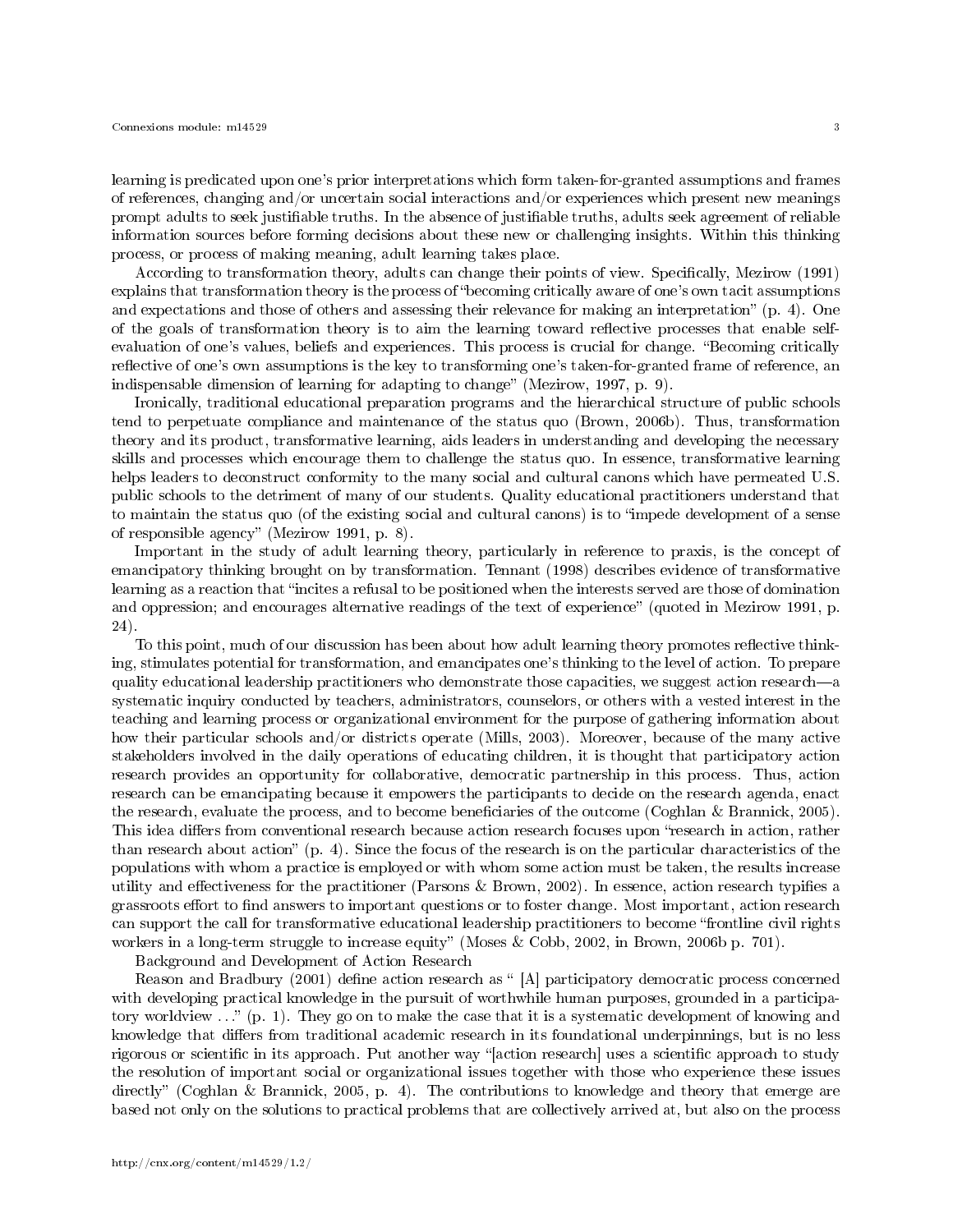of collaborative experimentation and on the intended and unintended consequences that emerge from the research. This approach to research makes sense in a program for part-time students who are employed in an organizational setting because they can study their own settings if they so choose.

Reason and Bradbury (2001) describe the origins of action research as residing in the teachings of Marx, Gramsci, Freire and others who were all engaged in changing social structures and practices for the benet of those who had been oppressed or marginalized by the status quo. They argue that action research draws on many theoretical frameworks and methodologies, but that the most fundamental worldview embraced by action research is a participatory one. This allows those who participate in an action research project to adopt the role of researcher. Together researcher and participants dene or pose a problem that directly impacts their lives or work lives, and with careful, systematic processes determine some action or actions that can be taken to resolve it—to the betterment of those who are most directly affected by the problem. This action or intervention, sets action research apart from basic or traditional research or evaluation (Greenwood & Levin, 2007). Proponents of action research argue that involving relevant others in an action research project leads to a strong sense of ownership of any proposed change. Opportunities for genuine community input align well with the idea of the quality leadership practitioner working together with others to disrupt the status quo in the interests of better serving all stakeholders.

Kurt Lewin, German social psychologist, who came to the United States in the early forties, is credited with first conceptualizing action research. Interested in social change, his early studies involved experimenting in natural settings rather than in laboratories. Following the dictates of the prevailing scientific theories of the time, these studies utilized a more positivist, experimental design than they do today. Greenwood and Levin (2007) make the point that Lewin's notion of action or intervention was short-term only. They believe that action research has evolved into a study of the continuous, participatory learning process undertaken by individuals in their natural (work or personal) settings. The core idea [of action research] is to create sustainable learning capacities and to give participants increasing control over their own situations . . . (p. 17).

Lewin stressed the importance of working with real problems in social systems, using iterative cycles of a well-defined research process that includes diagnosing a problem, planning, acting and evaluating the action, privileging the participant perspective, and retaining the importance of the relationship of theory to practice (Coghlan & Brannick, 2005). Many varieties of action research or inquiry have developed since Lewin's time and have been given different names: action science, action inquiry, action learning, participatory action research and cooperative inquiry to mention some of them. For the purposes of preparing the quality organizational leadership practitioner, we limit our discussion to action research and participatory action research here. While many authors prefer the use of the acronym AR to refer to action research and PAR to refer to participatory action research, we use the full terms.

Although educational researchers in the United States have been slow to embrace action research methodologies to understand district or building problems<sup>1</sup>, much action research has been undertaken by social scientists working in corporate or non-profit organizational settings. Not only has a tradition emerged of consultants, researchers and organizational participants engaging in action research (see Chisholm, 2001; Senge & Scharmer, 2001; Schein, 2001 among many others), but a tradition of insider action research is also developing (see Coghlan & Brannick, 2005; Herr & Anderson, 2005). Whether the research is designed and conducted by an outsider in collaboration with insiders or by an insider in collaboration with other insiders, the belief is that organizations gain most from this approach to change. Greenwood and Levin (2007) argue that OL [organizational learning] and organizational development frameworks are the two important conceptual contributions to the body of social science knowledge that has emerged from  $AR^{\prime\prime}$  (p. 223). Thus, action research or participatory action research conducted in the interest of organizational learning seems to hold the most promise for the development of the practitioner of educational leadership.

A useful distinction is made between first-person, second-person and third-person action research (Coghlan & Brannick, 2005; Greenwood & Levin, 2007; Marshall, 2001; Torbert, 2001). Torbert argues that leadership in an organization is enhanced by the capacity of individuals' adopting first and second-person

<sup>1</sup>A notable exception is Anderson, G., Herr, K., & Nihlen, A. (1994). Studying your own school. Thousand Oaks, CA: Sage.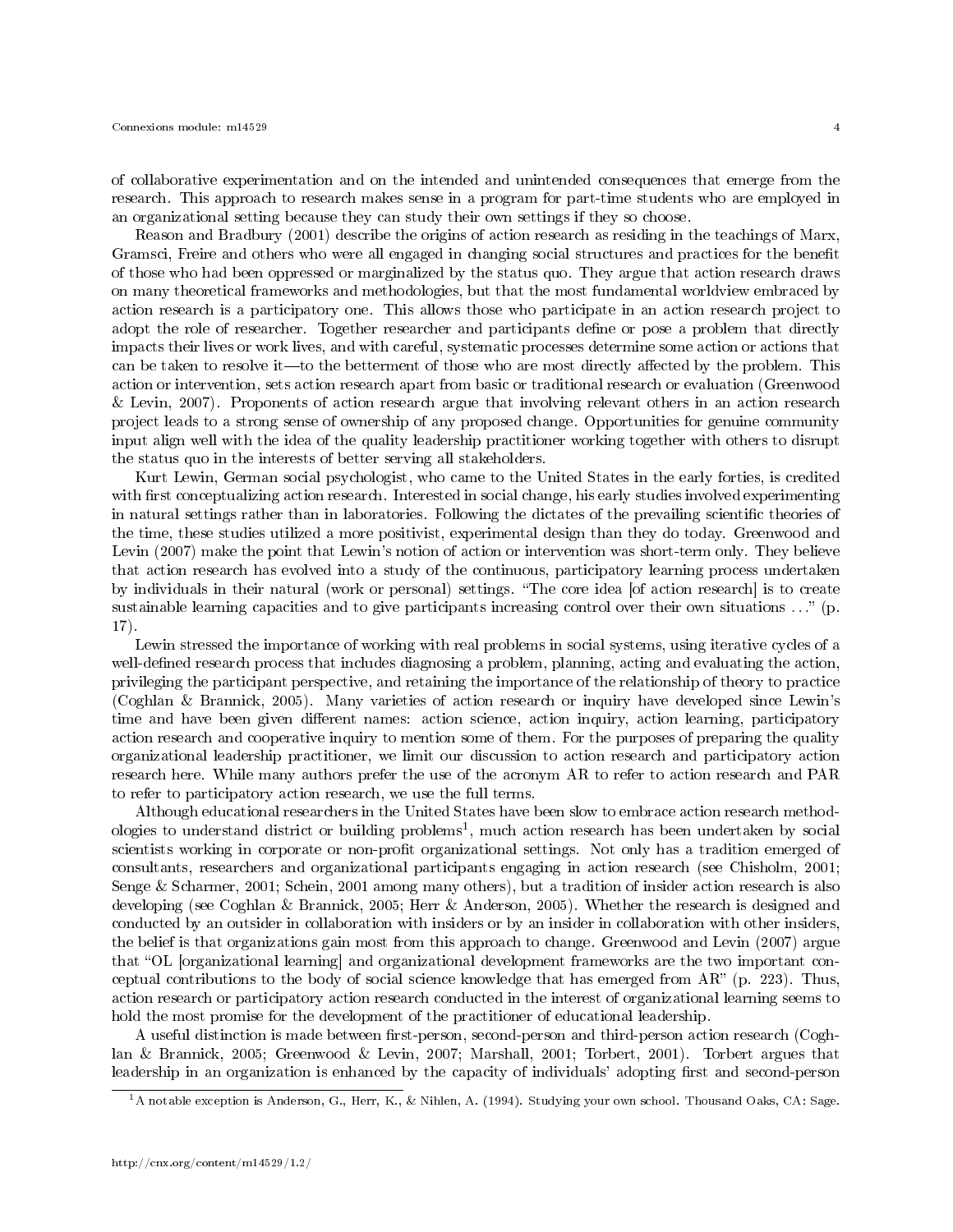research/practice that then leads to successful third-person research/practice. First-person action research involves the researcher's introspective inquiry into her own assumptions, motivations and values that prompt action— "listening through oneself both ways (toward origin and outcome) is the quintessential first-person research/practice" (p. 253, parentheses in the original). Second-person action research necessarily extends to a dialogic exchange with other participants in the same organizational department, team or workgroup. Coghlan and Brannick (2005) advocate the integrative approach using first, second and third-person notions of audience and participants. Drawing on Reason and Marshall (1987), Coghlan and Brannick note that knowledge gained from action research can inform an individual's practice, provide valuable insights for groups as they work on projects, and can also transfer to similar sites. Grounded in the local context, action research, like other research conducted in the interpretive paradigm, is not generalizable beyond the study site, but if there is enough rich detail provided by the authors, others may learn from it.

The quality of action research depends on a number of factors. Most authors concur with Bradbury and Reason (2001), who offer the following choice-points and questions to guide quality.

Is the action research: Explicit in developing a praxis of relational-participation? Guided by reflexive concern for practical outcomes? Inclusive of a plurality of knowing? ... .Worthy of the term significant? Emerging towards a new and enduring infrastructure? (p. 454)

One of the most important standards of quality is that the research must be practical. As will be discussed below, action research differs from basic research in precisely that respect. Moreover, there must be some intervention or action that occurs during the study, thus differentiating action research from evaluation or program evaluation, which usually takes place only after some action has been taken. Action researchers are interested in understanding as fully as possible what precedes action in the organizational setting to solve a particular problem with which organizational members are dealing, and what happens as a result of the action—and they should have some role in determining what intervention is decided upon. The intervention is shaped by those who are most affected by the issue under investigation. Unlike the experimental method in the positivist or post-positivist paradigm, the intervention is not designed for one group in comparison to another or other groups. There is no attempt to draw conclusions based on the concept of a "treatment." Instead, as the above standards suggest, the emphasis is on the movement towards a workable solution that changes the activities or the infrastructure of the unit being studied. The study encompasses all the phases of problem definition, planning for action, taking action and evaluating the action.

Herr and Anderson, (2005) stress the importance of process validity. The way problems are framed and solved in the organization or unit should encourage the ongoing learning of the individual or the system. If the process is only partly inclusive of relevant stakeholders, for instance, the solutions will likely reinforce the conditions that led to the emergence of the problem in the first place. Underlying assumptions behind problem identification also need examination. The authors make the point that relationship building is a key element of the action research process and that democratic opportunities for input and critical analysis play an important role in the possible successful outcomes of the activity. Peer review of action research is another form of what Herr and Anderson call dialogic validity. There are many ways to achieve this. The action research itself can be a collaborative inquiry that is conducted with others throughout. This ensures multiple perspectives and a plurality of knowing. Action researchers can also provide peer review for each other to provide opportunities for critical and reflective dialogue.

Underlying all these criteria and standards is the belief that action research must be based on a sound and appropriate research methodology. Action researchers operate within a critical perspective grounded in the understanding that the action that is involved in some way transforms practice in the organization. This seems most appropriate for the quality educational leadership practitioner who needs to facilitate new practices and policies designed to disrupt the status quo to achieve greater equity in educational outcomes for students.

The Action Research Capstone Experience

If transformative learning is to be fostered in educational leadership preparatory programs, then it is imperative that instructional approaches and learning experiences be designed to support this type of learning. We argue in this section that the action research dissertation is an essential component in any educational leadership curriculum that aspires to foster the critical, reflective learning that is the hallmark of human and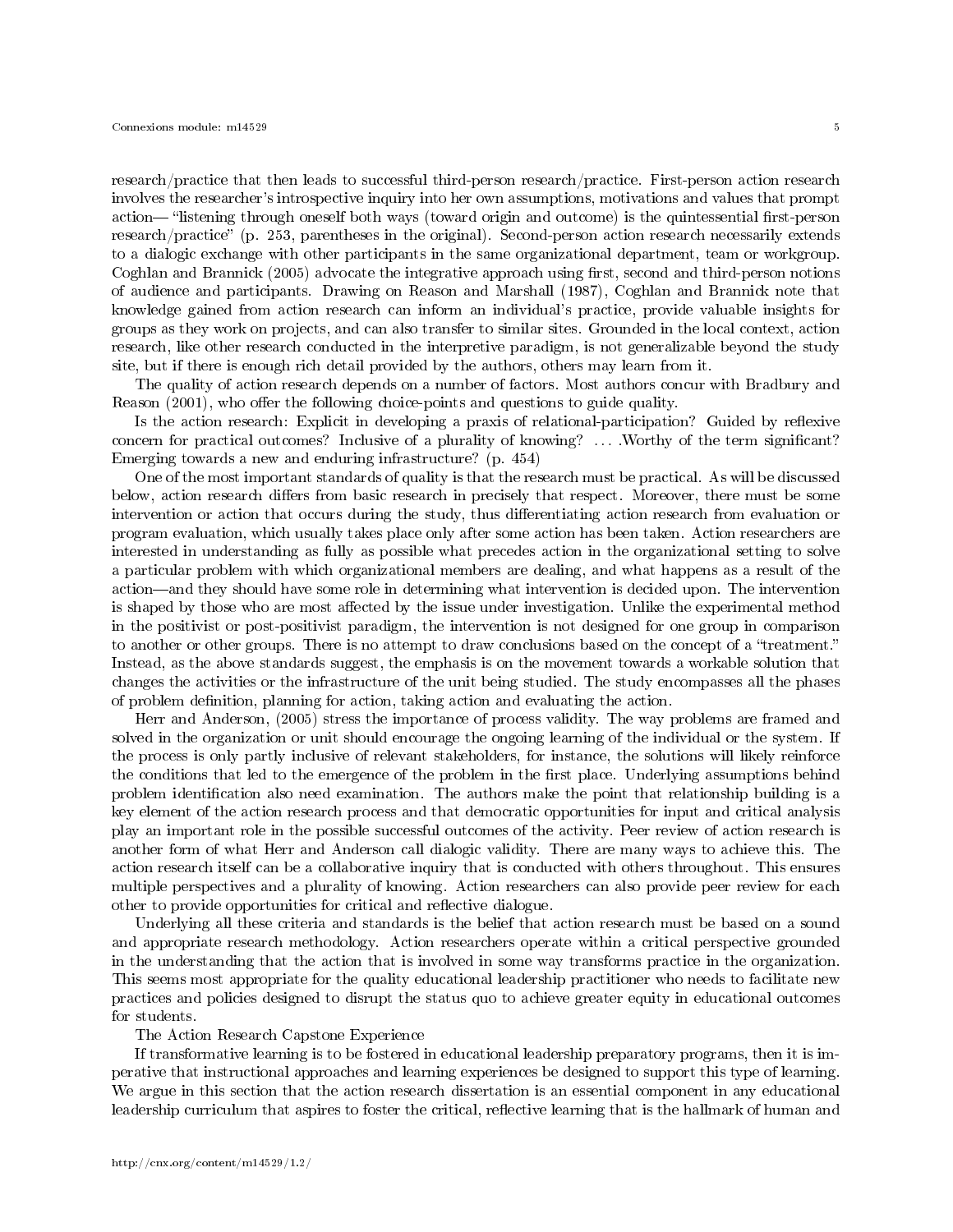organizational transformation.

We believe an action research dissertation is desirable in EdD programs in order to (a) more clearly differentiate the EdD from the PhD. and the form that dissertation research takes in the PhD., (b) increase the level of rigor in thinking and depth of critical reflection and (c) prepare leaders of educational organizations that have the knowledge, skills, and qualities of mind needed to disrupt the status quo in their organizations and in the broader systems of education.

The EdD and PhD.

To accomplish the above, we believe it is helpful to craft an EdD with a focus on transformative practice that is clearly differentiated from a PhD. that emphasizes the preparation of traditional researchers. The EdD can become the degree in which the tension between theory and practice can be put to generative use in the production of knowledge that is valid, useable, and transformative in local, context-bound settings. Rather than separating thought from action and depending on specially orchestrated translational competencies [that have become, for example, separate programmatic foci in the biomedical sciences (Zerhouni, 2005)] as basic research does, action research links research, action, theory and local knowledge to transform existing conditions (Greenwood & Levin, 2007). Instead of acquiring knowledge for its own sake (the purpose of basic or even applied research conducted in most education PhD. dissertations), action research focuses on generating knowledge that is workable, makes sense, and is credible in more than one setting (Greenwood  $\&$ Levin). Further, unlike traditional research, action research does not place the doctoral student as researcher in an external, "objective" role, with little if any responsibility or obligation for how the knowledge generated might be used in practice. Rather, whether acting as insider or outsider in action research, the doctoral student is by definition and obligation linked to the practice setting and to others in that practice setting to collaboratively explore whether the cycles of interventions chosen actually work to change the problematic situation to which the research project is addressed. Thus, the action researcher must be concerned with the workability of the knowledge generated from her research rather than depend on other specially trained persons (including education faculty members) to translate findings for use in practice. The student must also take on the mantle of collaborator, rather than authoritative leader, as she engages others in the design of research and the application of its findings. And the student must also come to know herself as leader and be prepared to critically reflect on and change her own values and assumptions about leadership if her research experiences so dictate.

This is not to argue against the PhD. or the value of basic or traditional research. Basic research is needed to provide a counterpoint of theory to the local knowledge of organizational participants with whom the action researcher works to generate new knowledge—that which is workable in the particular context and beyond (Greenwood & Levin, 2007). However, each degree teaches a different kind of practice—one focuses on the generation of knowledge and theory for its own sake or for translation and/or application by persons other than the researcher(s); the other on the co-generation of workable knowledge to transform institutions. It is the latter which we believe is the appropriate focus of an EdD to prepare transformative educational leadership practitioners. We suggest an EdD program that prepares students to be critical consumers of all kinds of research, but expert researchers of their own or similar settings.

In an effort to differentiate the EdD from the PhD. some have been tempted by the use of projects rather than dissertation research for a capstone experience, since, as the argument goes, other professional degrees (e.g., law and medicine) do not require research. However, as we have argued earlier, we believe that an essential competency of a quality educational leadership practitioner is the capacity to engage in research that fosters organizational learning and transformation. Leading "... is about action and has consequences" (Cervero & Wilson, 2006, p. 261). Action research helps leaders learn about action and interrogate the consequences of their acts. We believe that class projects, limited as they normally are in scope and in time commitments, are simply insufficient for the training of educational leaders who must daily confront ambiguous, challenging, and often "wicked" (Rittel & Webber, 1973) organizational problems and situations. Rigorous, organization-based participatory action research requires a level of engagement and the use of a composite of knowledge and skills that exceed that demanded of class projects, even those that are teambased.

Limits of Class and Team Projects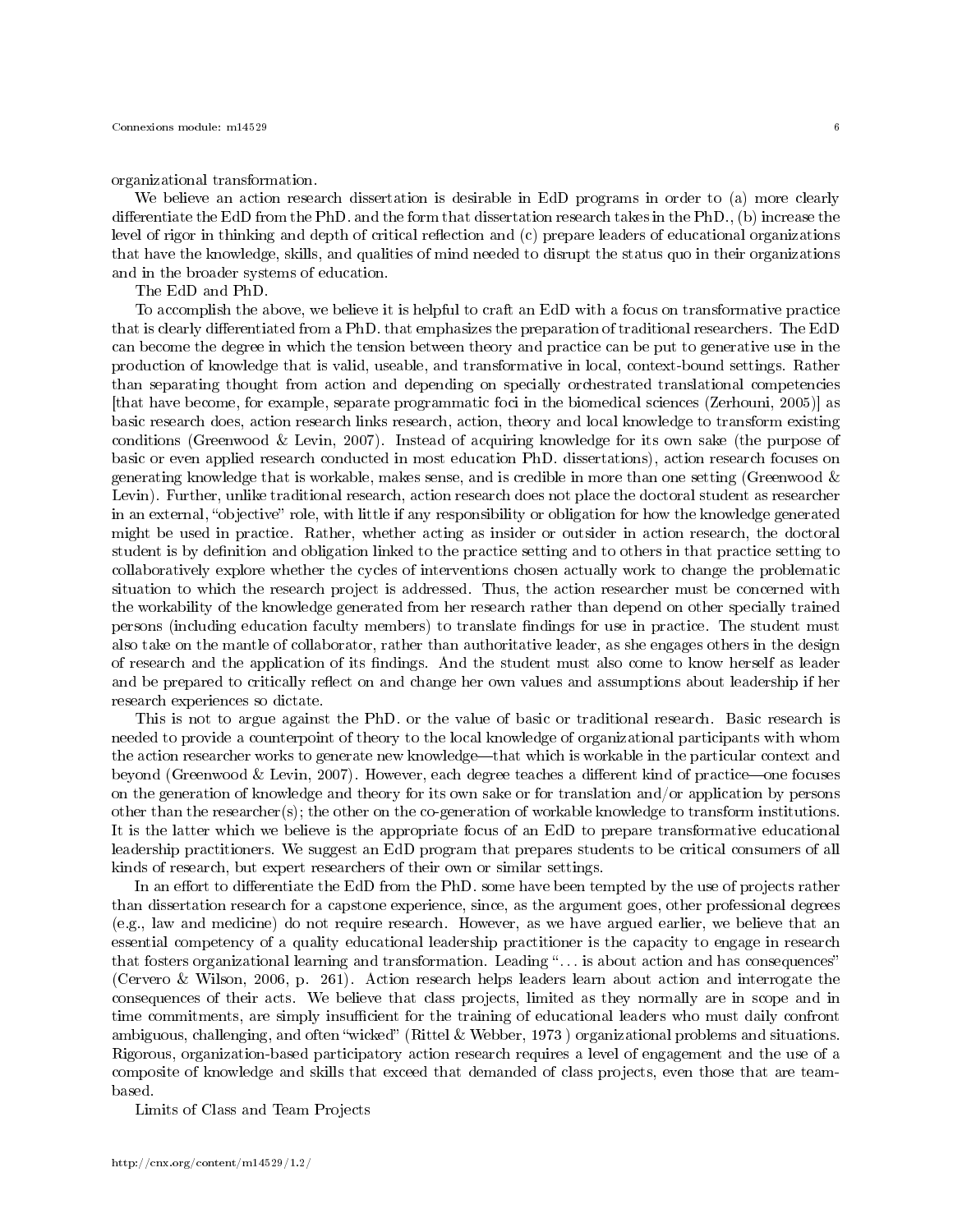We believe that critical, transformative learning normally does not occur as a result of class or team projects. Despite their innovative character, projects (even team ones), are insufficient substitutes for the action research capstone we are recommending. We have come to this conclusion for three reasons. First, in research conducted by one of us (Donaldson & Scribner, 2003; Scribner & Donaldson, 2001) it has been found that most of the reflection achieved in team projects is instrumental at best. The constraints of time and the influence of prior socialization do not support the type of critical reflection that is required for transformative learning. Students, driven to complete projects within a semester or even less time, tend to revert to the administrative and leadership structures and conventions they have learned and developed in traditional academic settings and especially in the workplace. Even when carefully designed, team projects have the tendency to reproduce existing managerial and instrumental conventions of educational administration rather than foster the amount and depth of critical reflection required to genuinely change the way students lead. The field is therefore faced with the ironic possibility that programs that utilize team projects as central organizing features may very well produce outcomes that are contrary to those intended.

Second, team projects are seldom conducted within the organization in which students work. By using team projects we reinforce the value of assuming an outsider role for our students and give them practice in performing only that role. Team projects emphasize the values of students assuming the stance of objective observers and authorities who study a situation and recommend actions for others to take—actions to which students attach little meaning and actions for which outcomes are irrelevant for the student. We do this when our real focus should be on helping students become critically reflecting actors and leaders within their own settings where they are challenged by context and often bounded by political realities.

Third, the above discussion highlights a fundamental flaw in Levine's (2005) recommendation that the EdD be eliminated in favor of an M.B.A.-like master's degree for the preparation of school leaders. To explore his recommendation in more depth, we conducted a literature review on the M.B.A., focusing on standards for accreditation and mention of research as a requirement of the M.B.A. We also conducted an Internet search of the top 20 ranked M.B.A. programs in the U.S.A. (as ranked by U.S. News and World Report), accessed the website of each of these ranked programs, and made note of how these programs and their capstone experiences were structured. We found that most programs used group- and case-based instruction in courses, and had capstone experiences that were either (a) seminars dealing with some focal aspect of business or an emphasis of the particular program (such as international business or globalization) or (b) team consultancy projects in which students worked in teams to address a problem in a firm in which few if any of the students worked. Little mention was made of research as a central or organizing component of M.B.A. programs. Thus, Levine's (2005) recommendation for an M.B.A.-like program for the preparation of educational leaders is vacuous in terms of research, action, and transformation. Rather, his recommendation, if understood in light of the M.B.A. as a curricular model, strikes us to be a recommendation to simply reproduce a group of managers, trained in techniques, who serve the status quo rather than developing a set of individuals who can lead and foster the kind of human and organizational transformation that is required to achieve genuine reform of our educational systems.

This again is not to argue against the use of class- and team-based projects in EdD programs. Teambased projects are a valid and effective strategy for providing students with much needed and relatively low-risk and authentic experiences of leading and working in teams. Yet, teamwork outside the context of action research seldom provides for the level of engagement, collaboration, and practice of rigorous research required of a transformative educational leader. Nor do team projects often offer the opportunity and time needed for deep, critical reflection necessary to explore the influence of one's leadership approach on others and on effecting change within an organization where the knowledge and action outcomes really count. We believe that action research offers the potential for this type of learning experience.

The Leaders We Need

We have argued that we need leaders who have the capacity to reflect critically on their own practice, transform their practice, and in so doing work democratically with others in their organizations to disrupt the status quo—to achieve organizational equity and equality among organizational actors and for the people that the organization serves. We believe that an action research dissertation, more than most other learning experiences, has the potential for achieving this outcome. The philosophical foundations that undergird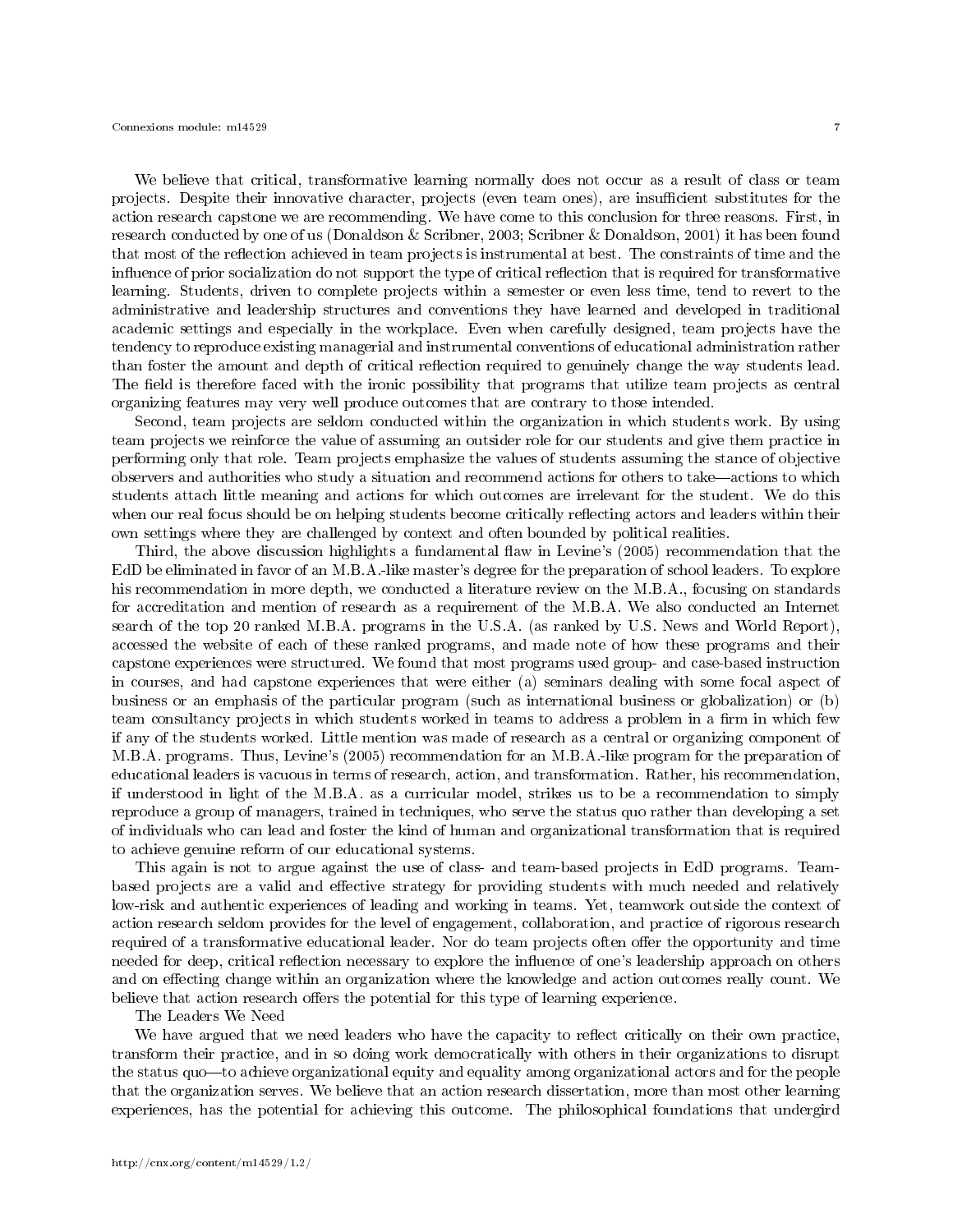action research as a democratically driven, mutual, co-generative activity incorporate the values and dimensions that Burns (1978) first highlighted as central to transformative leadership [U+E83A] values, morals, and mutuality of effect in raising leaders and followers above self-interests. Transformative leadership requires democratic collaboration and an understanding of what it means to lead collaboratively and relationally rather than authoritatively.

Action research, as an approach, draws upon multiple methodologies and research tools and therefore does not privilege one research paradigm. Rather, action research requires leaders to be skilled in a range of social science research practices that can be brought to bear to address educational and organizational problems. The knowledge created through action research can be liberating (Greenwood & Levin, 2007) since the action research process is consistent with Freire's (1970) notion of "conscientization," in which participants in the research process become critically aware of the political and structural boundedness of their situations and can act to rectify the asymmetrical power relations that often create and support that boundedness. Thus, action research is potentially radical in its stance and effect. By engaging in action research and gaining the knowledge, skills, and sensitivities it requires, leaders are prepared to act as real change agents with others in their own organizations. Very simply, we believe action research contributes to the development of the kind of educational leaders we need today. Our next section provides an example of how action research might be incorporated into a EdD program that includes two years of course work.

A Professionally Anchored Capstone for an EdD in Educational Leadership<sup>2</sup>

The following is an example of how a capstone research experience might originate in EdD coursework based upon the principles and discussion outlined earlier in this chapter. Each doctoral candidate, who is also a practicing educational leader, would be encouraged to complete the study over the course of, say, three years. The students would be provided with an electronic portfolio space to facilitate the process. This model assumes part-time study and full-time employment. To best develop this kind of capstone experience (dissertation), the first cycle of an action research process would become an integral part of the coursework and the second cycle would be conducted at the end of the coursework (see Figure 1).

During the two years of coursework, within the required Research/Inquiry classes, students would upload into their portfolios two reflection papers, referred to as Connection Statements, containing supporting documents referred to as Artifacts (examples of practices the student has engaged in offered as illustrations of growing understanding of theories and research). The connection statements encourage candidates to connect ideas from the scholarship across content. Connection statements also provide candidates with the opportunity to reflect on their practice through the lens of theory and research. Candidates would draw on both the faculty-defined core knowledge and the supplemental knowledge they have gained that will be needed to complete their Action Research Plan, which would be developed during coursework. The core knowledge is grounded in themes such as Leadership Theory and Practice; Organizational Analysis; Content and Context for Learning and Research Methods. The Action Research Plan would be a third document to be included in the portfolio. Student-identified problems to be addressed in the Action Research Plan would emerge from the problems-of-practice curriculum. (See Figure 1)

 $^{2}$ These ideas extend the current use of portfolios in the Missouri Statewide Cooperative EdD Program in Educational Leadership.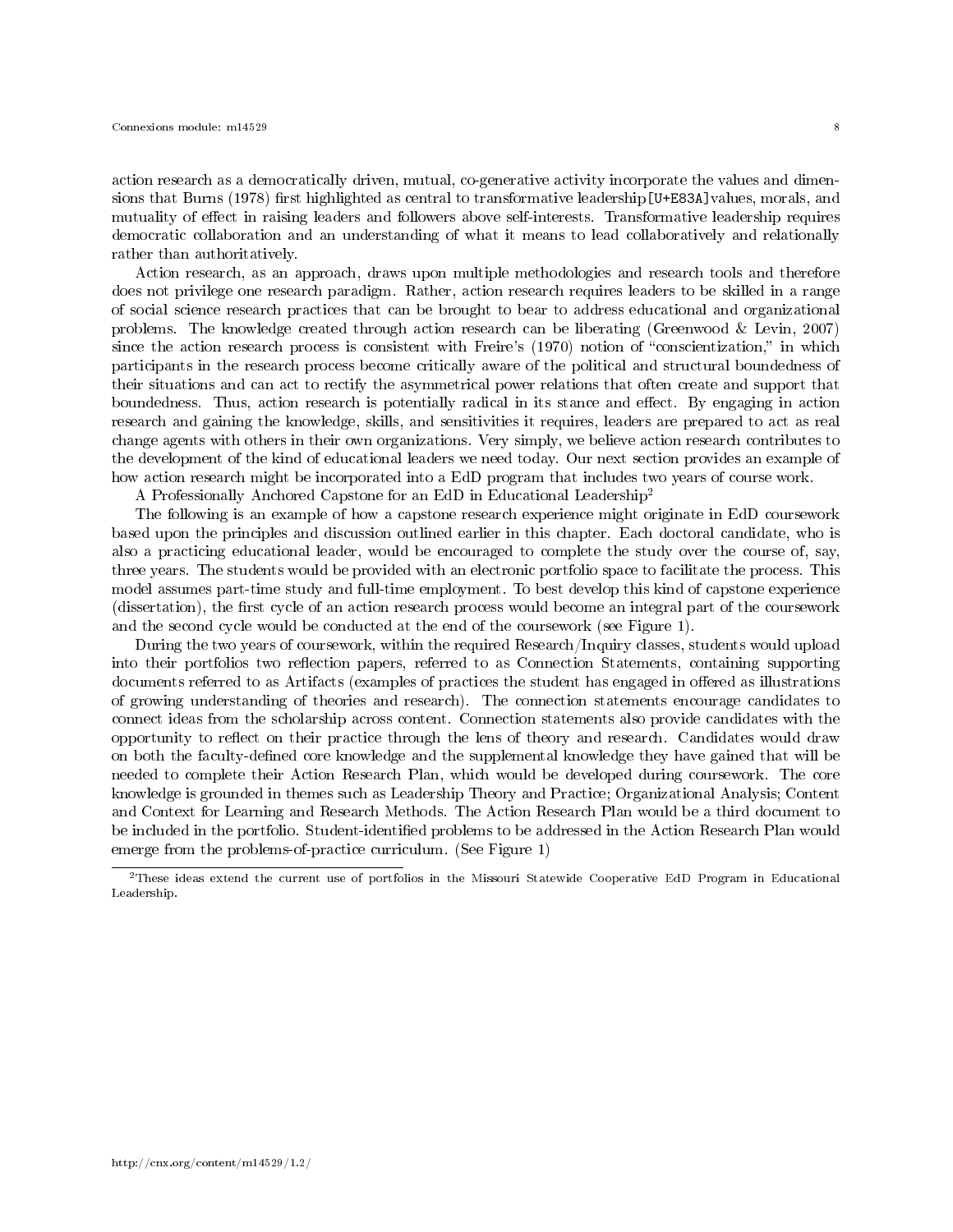

In their own work settings, students would have the opportunity of learning how to use action research to address one or more of the problems they identify together with relevant colleagues during course work. Faculty feedback and candidate reflection would shape this plan. Ultimately, the Action Research Plan would become an Action Research Project serving as the capstone project. Thus, the fourth document included as part of the completed portfolio would be the write-up of the Action Research Project (or dissertation,) which would be completed within the year following coursework. These dissertations would be based on at least two iterations of the action research cycle in which the student diagnoses the situation confronted in his/her organization using preunderstanding of that situation informed by theory; plans an intervention in the organization; implements the intervention; and then studies the results of the intervention (Coghlan & Brannick, 2005).

A professionally anchored capstone does not fit neatly into pre-determined chapters. It flows and evolves as action research cycles spiral across time. It focuses on problems of practice and produces information for use. It requires inquiry into effective, research-based practice and appropriate theory. In this way, students can acquire the requisite knowledge and develop the necessary cognitive and action research skills to become critically reflective professionals and skillful scholar leaders who are prepared to participate with others to make relevant organizational change in the interests of those who have been less well served by the status quo.

This proposed capstone experience would require a particular kind of advisor-student relationship. The advisor would not only support the student in his/her research projects, but would also assist the student to reflect on deeply held beliefs and personal theories about leadership practice and the organizations in which they work. We believe that this capstone experience also calls for a different type of committee than one normally appointed for PhD. candidates. Herr and Anderson (2005) argue that dissertation chairs and committee members need to understand that the action researcher likely has multiple roles in the project—as researcher, as insider or familiar outsider, as administrator, employee or consultant. And they must be able to offer appropriate methodological and epistemological approaches to the study. "Action research is a messy, somewhat unpredictable process, and a key part of the inquiry is a recording of decisions made in the face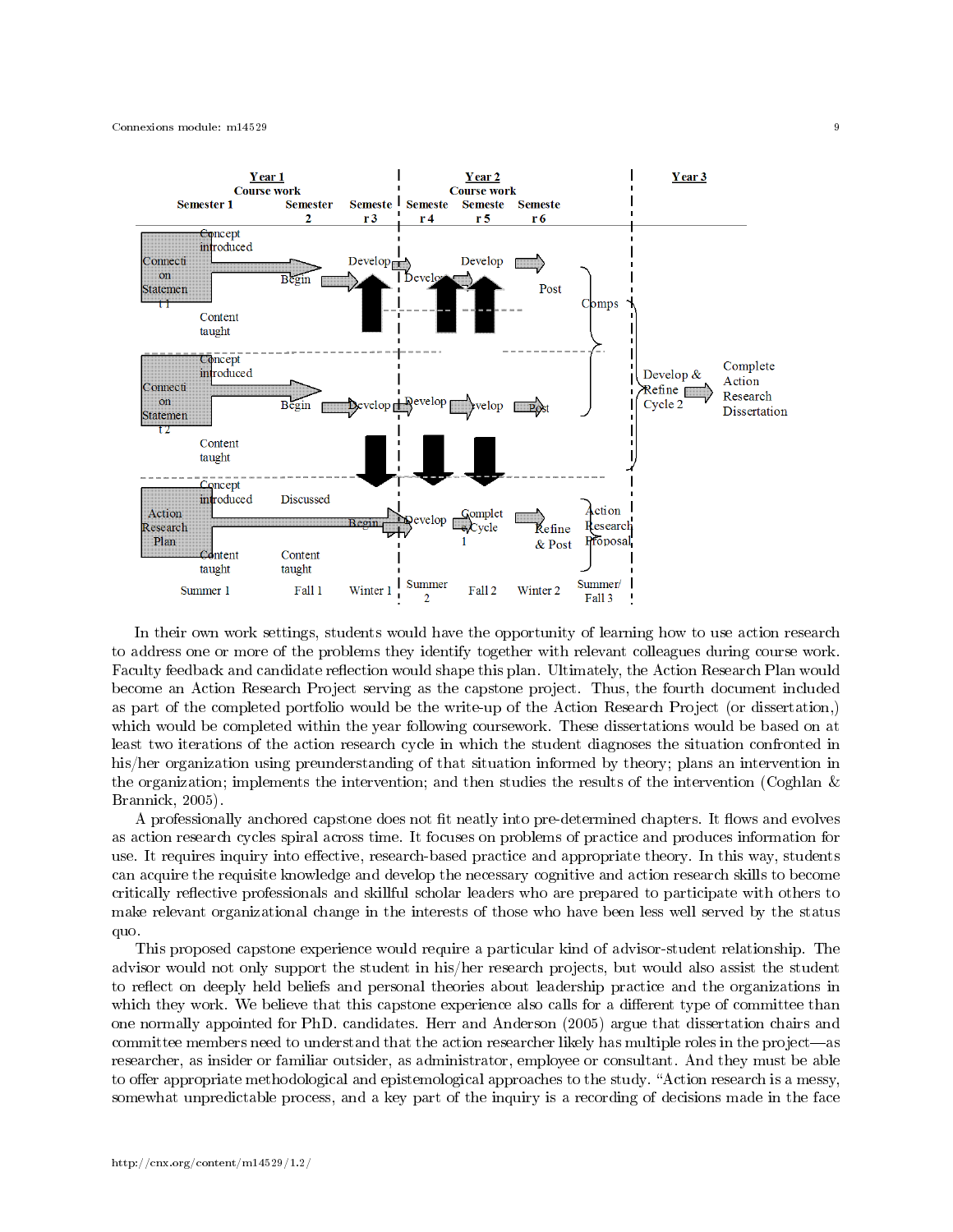of this messiness" (Herr & Anderson, 2005, p. 78). Thus, advisors should also have opportunities to instruct in the program that prepares students to undertake this kind of research.

To accomplish the task of weaving action research methodology and skills throughout the program, advisors and committee members would have to be well versed in action research and adult learning approaches to knowledge generation. Advisors and committee members would have to be sensitive to the political, interpersonal, ethical, and institutional realities within which the student conducts action research. Finally, the committee should have as the outside member an educational leader from an organization that is very similar to the organization in which the student is conducting his/her research—but not from the same organization. The latter would raise possible conflict of interest issues and might prevent students from reporting the research as accurately as they should. The outside committee member would be responsible for ensuring that the actions of the student are appropriate to the leadership context in which the action research plan is implemented.

Conclusion

In this chapter, we have suggested that an EdD program focused on the transformative practitioner is one approach to prepare quality educational leaders for the challenges they face leading schools and districts today. To make this case, we have articulated our beliefs that such leaders need to acquire reflective skills, critical thinking skills and knowledge of transformative practices. These beliefs are predicated on the knowledge that our educational systems across the country have not benefited all students to date. Poverty, race and ethnicity, gender, sexual identification or perceived identification, religious affiliation, disability, and other markers of diversity often negatively influence the academic achievement and social well-being of students in our schools (Grogan, 2005). As Reyes and Wagstaff  $(2005)$  put it, "... the leadership ability and leadership values of the principal [and superintendent] determine in large measure what transpires in a school [or district] and what transpires in a school [or district] either promotes and nourishes or impedes and diminishes student academic success" (p. 102, parentheses added).

To help prepare leaders who can critically assess the extent to which the policies and practices in their organizations promote and nourish student academic achievement and social well-being, we have suggested including an action research component in an EdD program. Not only can action research (and particularly participatory action research) offer the opportunities for students to learn how to work collaboratively with others to effect such organizational change, but, as we have proposed, action research embedded in coursework may also provide a way to design a professional EdD degree in contrast to a PhD. that is more focused on preparing academic researchers.

Educational leadership preparation has come under intense scrutiny in the past few years. The suggestions in this chapter might address the concern that we do not produce high quality educational leadership graduates in institutions of higher education (Levine, 2005). Although we know that many of our graduates are doing stellar work in the field despite this criticism, we believe that a doctoral-level preparation experience more focused on transformative leadership could be very helpful. More important, it offers us a good chance of redefining graduate educational leadership preparation

References

Bradbury, H., & Reason, P. (2001). Conclusion: Broadening the bandwidth of validity: Issues and choice-points for improving the quality of action research. In P. Reason & H. Bradbury (Eds.), Handbook of action research (pp. 447-456). Thousand Oaks, CA: Sage.

Brown, K. M. (2006a, Summer). A transformative andragogy for principal preparation programs. UCEA Review,  $XLV(2)$ , 1-5.

Brown, K. M (2006b). Leadership for social justice and equity: Evaluating a transformative framework and andragogy. Educational Administration Quarterly, 42 (5), 700-745.

Burns, J. M. (1978). Leadership. New York: Harper & Row.

Cervero, R. M., & Wilson, A. L. (2006). Working the planning table: Negotiating democratically for adult, continuing, and workplace education. San Francisco: Jossey-Bass.

Chisholm, R. F. (2001). Action research to develop an interorganizational network. In P. Reason & H. Bradbury (Eds.), Handbook of action research (pp. 324-332). Thousand Oaks, CA: Sage.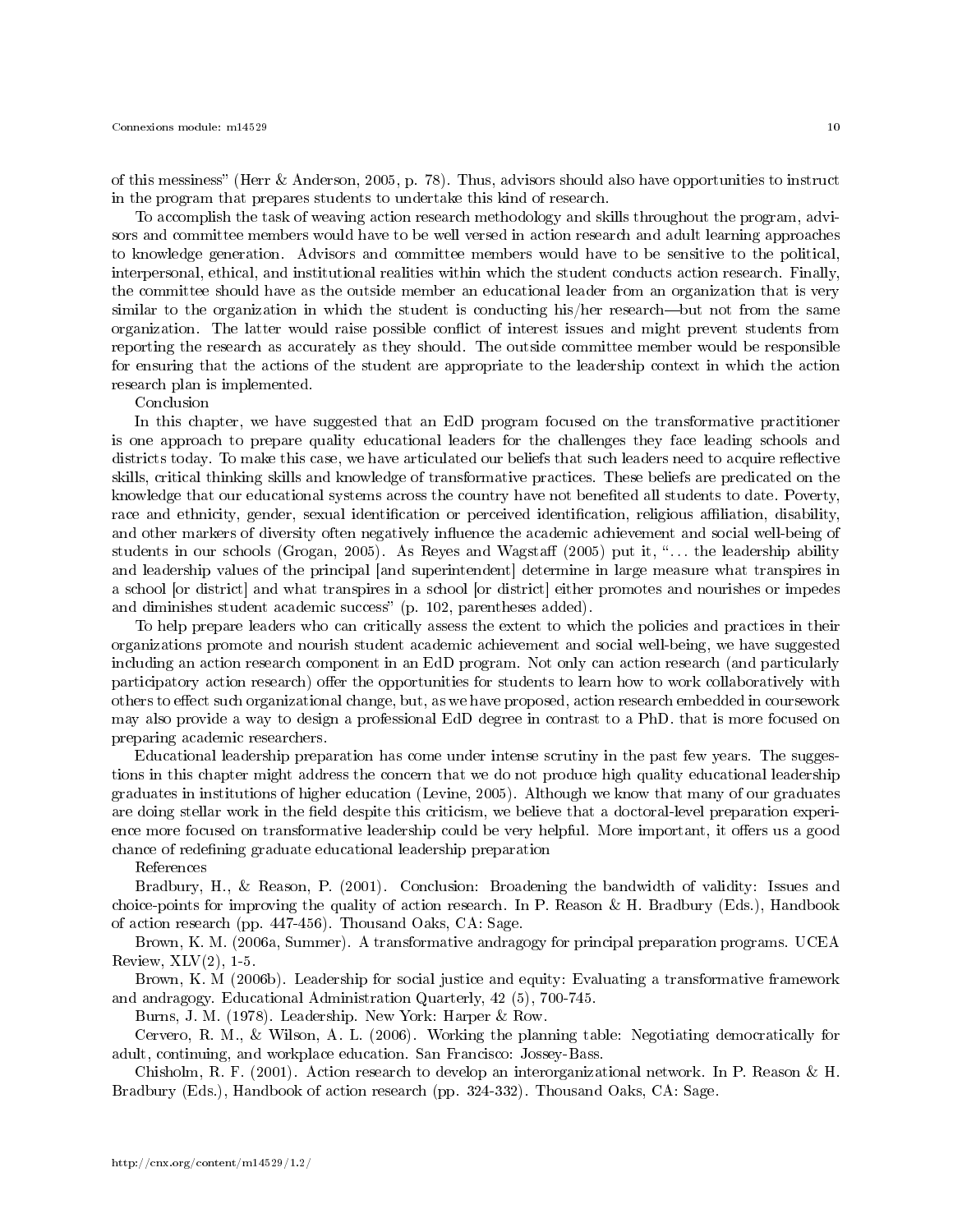Connexions module: m14529 11

Coghlan, D., & Brannick, T. (2005). Doing action research in your own organization (2nd Ed.). Thousand Oaks, CA: Sage.

Donaldson, J. F., & Scribner, J. P. (2003). Instructional cohorts and learning: Ironic uses of a social system. Journal of School Leadership, 13(6), 644-665.

Firestone, W. A., & Riehl, C. (Eds.) (2005). Introduction. In W. Firestone and C. Riehl (Eds.), A new agenda for research in educational leadership (pp. 1-11). New York: Teachers College Press.

Freire, P. (1970). Pedagogy of the oppressed. New York: Herder and Herder.

Furman, G. (2002). Toward a practice of school community. In G. Furman, (Ed.), School as community pp. 277-290). Albany, NY: State University of New York Press.

Greenwood, D. J., & Levin, M. (2007). Introduction to action research: Social research for social change (2nd. ed.). Thousand Oaks, CA: Sage.

Grogan, M. (2005, Winter). Ethical imperatives for educational leadership: Fifty years beyond Brown. UCEA Review  $XLV(1)$ , 4-9.

Herr, K., & Anderson, G. L. (2005). The action research dissertation: A guide for students and faculty. Thousand Oaks, CA: Sage.

Johnson, A. P. (2005). A short guide to action research (2nd ed.). Boston: Allyn & Bacon.

Kemmis, S. (Ed.). (1982). The action research reader. Geelong, Vic.: Deakin University Press.

Kemmis, S., & McTaggart, R. (1987). The action research planner. Geelong, Vic.: Deakin University Press.

Kowalski, T. J. (2006). The school superintendent: Theory, practice, and cases (2nd Ed.). Thousand Oaks, CA: Sage.

Levin, H. M. (2006). Can research improve educational leadership? Educational Researcher, 35(8), 38-43. Levine, A. (2005). Educating school leaders. Washington, DC: The Education Schools Project.

Marshall, J. (2001). Self-reflective inquiry practices. In P. Reason & H. Bradbury (Eds.), Handbook of action research (pp. 433-439). Thousand Oaks, CA: Sage.

McCutcheon, G., & Jung, B. (1990). Alternative perspectives on action research. Theory Into Practice, 29(3), 144-151.

McKernan, J. (1988). The countenance of curriculum action research: Traditional, collaborative, and emancipatory-critical conceptions. Journal of Curriculum and Supervision, 3(3), 173-200.

McTaggart, R. (1991). Principles for participatory action research. Adult Education Quarterly 11(3), 168-187.

Mezirow, J. (1991). Transformative dimensions of adult learning. San Francisco: Jossey-Bass.

Mezirow, J. (1997, Summer). Transformative learning: Theory to practice. New Directions for Adult and Continuing Education 74, 5-12.

Mills, G. E. (2003). Action research: A guide for the teacher researcher (2nd ed.). Upper Saddle River, NJ: Merrill/Prentice Hall.

Parsons, R. D., & Brown, K. S. (2002). Teacher as reflective practitioner and action researcher. Belmont, CA: Wadsworth/Thomson Learning.

Reason, P., & Bradbury, H. (2001). Introduction: Inquiry and participation in search of a world worthy of human aspiration. In P. Reason & H. Bradbury (Eds.), Handbook of action research (pp. 1-14). Thousand Oaks, CA: Sage.

Reyes, P., & Wagstaff, L. (2005). How does leadership promote successful teaching and learning for diverse students? In W. Firestone and C. Riehl (Eds.), A new agenda for research in educational leadership (pp. 81-100). New York: Teachers College Press.

Riordan, P. (1995). The philosophy of action science. Journal of Managerial Psychology, 10(6), 6-13.

Rittel, H. W. J., & Webber, M. W. (1973). Dilemmas in a general theory of planning. Policy Sciences, 4, 155-169.

Robinson, V. (1993). Problem-based methodology: Research for the improvement of practice. Oxford: Pergamon.

Starratt, R. J. (1994). Building an ethical school: A practical response to the moral crisis in schools. Washington D.C.: Falmer.